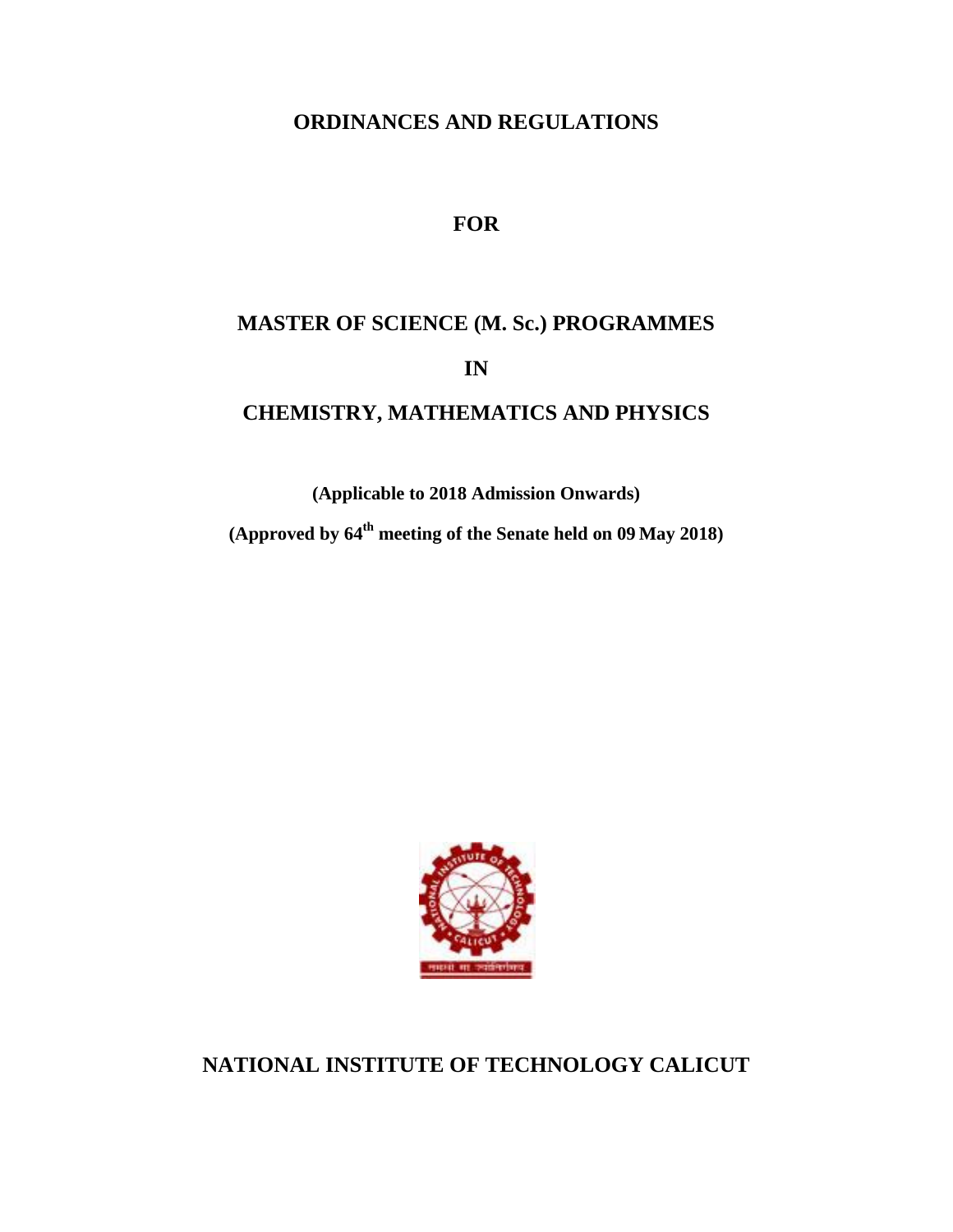## **CONTENTS**

## **ORDINANCES**

## **REGULATIONS**

- R.1.0 Admission
- R.2.0 Structure of the M. Sc. Programme
- R.3.0 Programme Coordinator
- R.4.0 Class Committee
- R.5.0 Registration and Enrolment
- R.6.0 Minimum Requirement to Continue the Programme
- R.7.0 Maximum Duration of the Programme
- R.8.0 Temporary Discontinuation
- R.9.0 Discontinuation from the Programme to take up a Job
- R.10.0 Project Work in Industries/other Organisations
- R.11.0 Discipline
- R.12.0 Attendance
- R.13.0 Leave
- R.14.0 Assessment Procedure
- R.15.0 System of Tests/Assignments/Tutorials
- R.16.0 End Semester Examination
- R.17.0 Weights for Assessment Components
- R.18.0 Project Evaluation
- R.19.0 Make-up Examination
- R.20.0 Method of Awarding Grades
- R.21.0 Declaration of Results
- R.22.0 Re-evaluation of Answer Sheets
- R.23.0 Repetition of a Course
- R.24.0 Grade Point Average
- R.25.0 Conversion of CGPA to Percentage Marks
- R.26.0 Grade Card
- R.27.0 Class or Division
- R.28.0 Eligibility for the award of M.Sc. Degree
- R.29.0 Power to Modify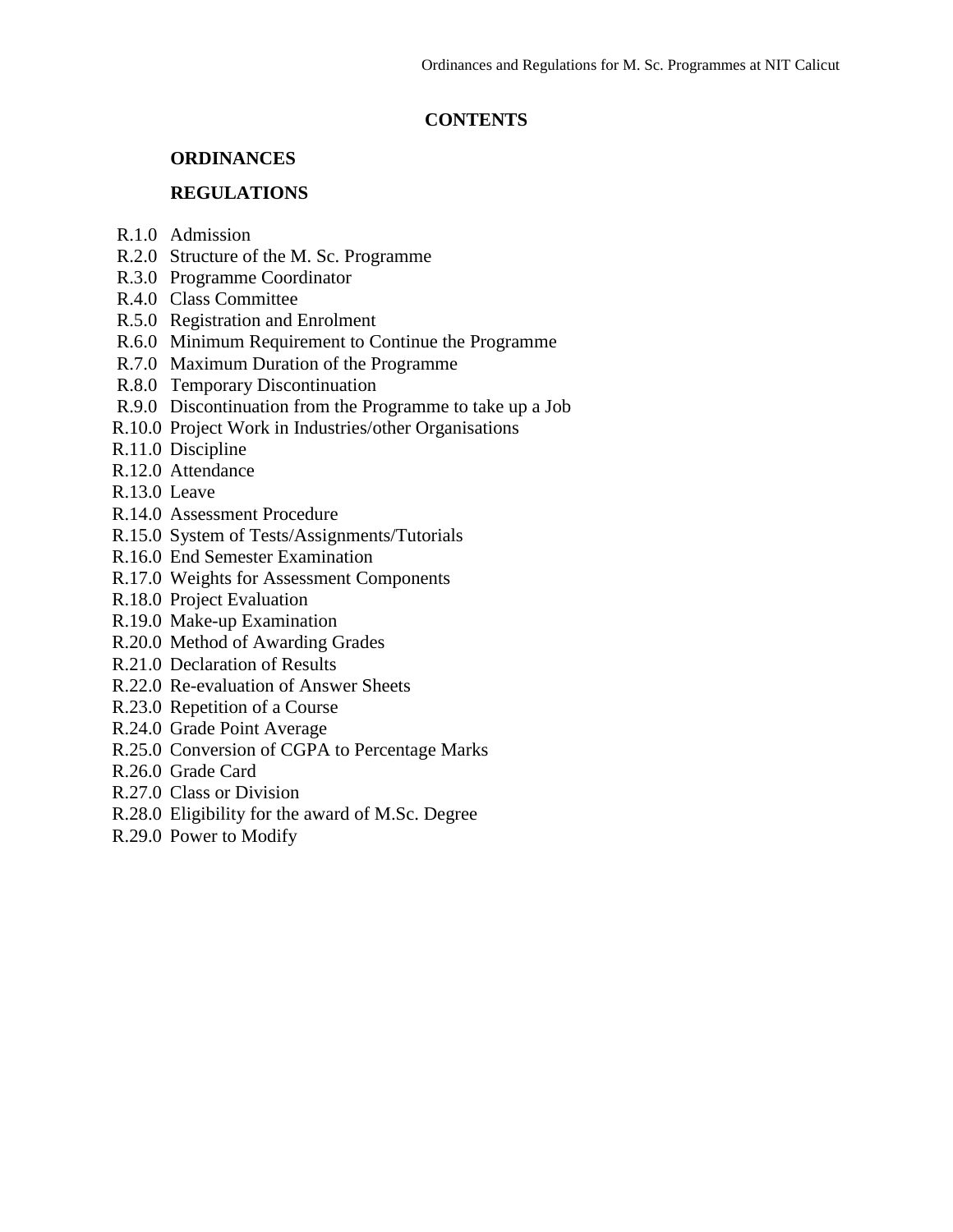## **ORDINANCES**

- **O.1** Eligibility of Admission, Admission policy and procedure shall be decided from time to time by the Board of Governors of the Institute, following the guidelines issued by MHRD, Government of India.
- **O.2** The exact eligibility criteria for admission to the programme shall be as approved by the Senate of the Institute from time to time and announced by the Institute for admission each year.
- **O.3** The normal duration of the programme including project/research work shall be **TWO years** (**FOUR semesters**).
- **O.4** The award of the M.Sc. degree shall be in accordance with the regulations of the Senate of the Institute.
- **O.5** The Senate/BoG of the Institute has the right to modify any regulations stated from time to time.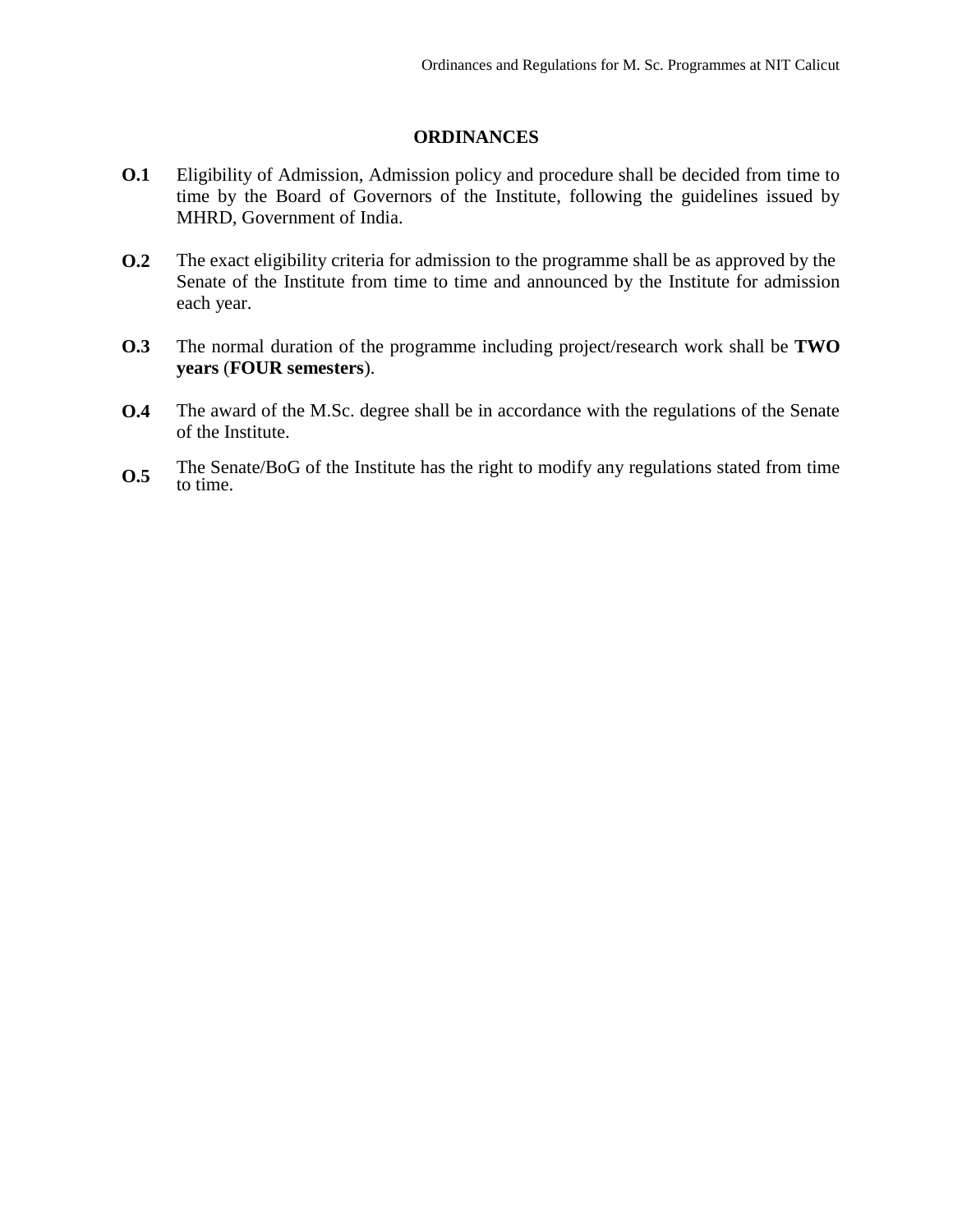## **REGULATIONS**

## **R.1.0 Admission**

- R.1.1 The admission policy and procedures are as decided from time to time by the Board of Governors (BoG) of the Institute following the guidelines from MHRD, Govt. of India.
- R.1.2 Candidates for admission to M. Sc. programme should have passed a full time degree programme of 3 or more years duration in the appropriate branch of science/mathematics with first class (60% marks or CGPA 6.5/10) in aggregate in the qualifying examination and for SC/ST candidates 50% marks or CGPA 5.5/10 in aggregate in the qualifying examination.
- R.1.3 Reservation Policy as decided by the BoG following the directives of MHRD will be followed.
- R.1.4 The Post-graduate Admissions Committee constituted by the Chairman, Senate will decide on the operational aspects of selection of candidates based on the criteria laid down by the Senate.
- R.1.5 Vacancies, if required to be filled up after the admission date, will be decided by the Chairman, Senate and reported to the senate for post facto approval.
- R.1.6 The fee structure is as decided by the Board of Governors from time to time. The mode of payment is as decided by the Senate from time to time.
- R.1.7 Minimum duration of M. Sc. Degree programme is 4 semesters. In any case, a student must complete this programme within a period of 4 years.
- R.1.8 Award of degree shall be made by the Institute in accordance with the regulations framed by the Senate of the Institute.

## **R.2.0 Structure of the M. Sc. Programme**

- R.2.1 The programme of instruction will consist of: i) Core courses (compulsory) ii) Elective courses (departmental/non departmental) iii) Laboratory iv) Seminar v) Project work and dissertation
- R.2.2 The student may be required to give one or more seminars and undergo industrial/ practical training during the programme. The complete programme for M. Sc. will be for a duration of **two years (4 semesters)**.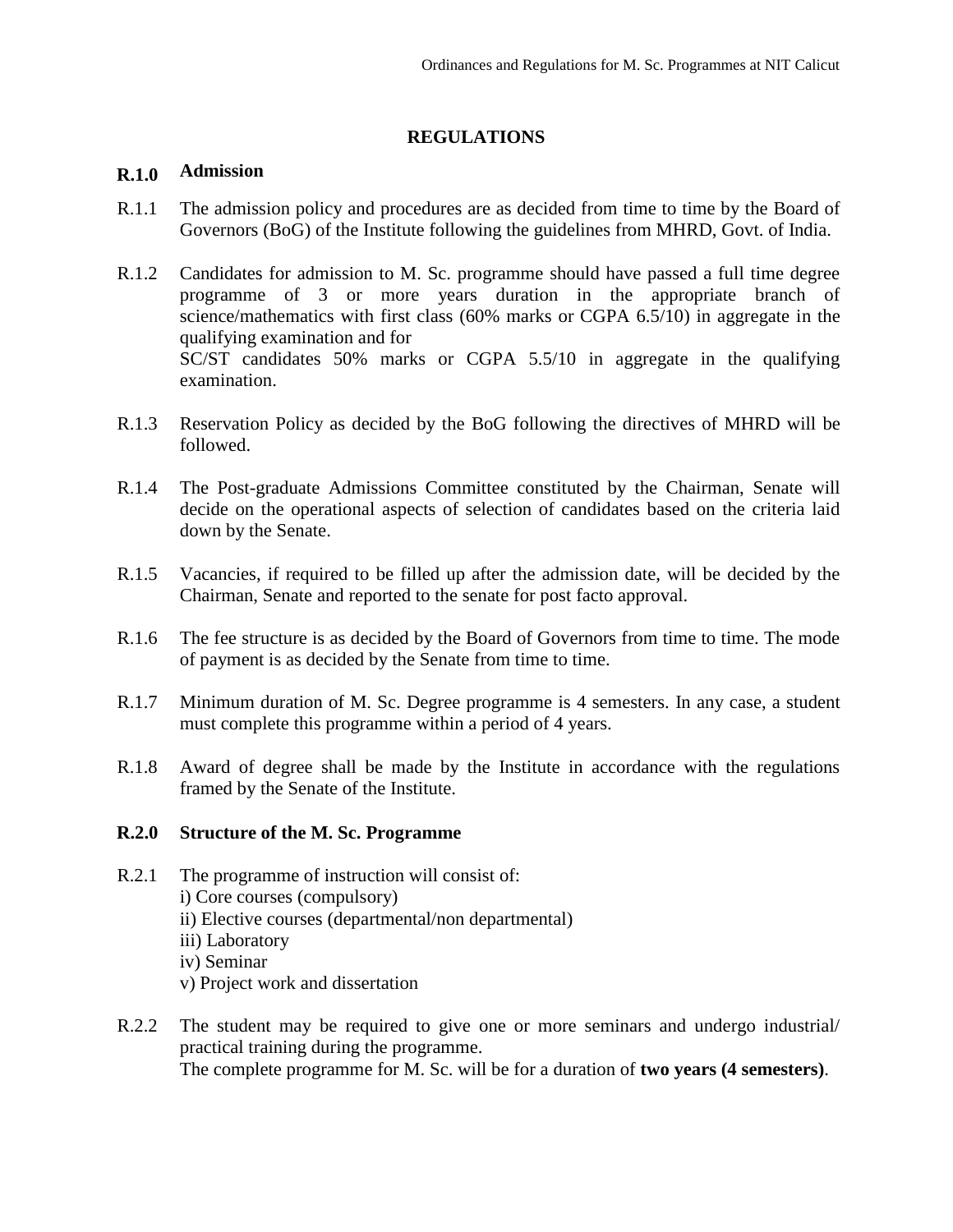- R.2.3 The academic programmes in each semester may consist of course work, seminar and project work as specified by the Senate.
- R.2.4 R.2.5 The M. Sc. programme will have a curriculum and syllabi for the courses approved by the Senate. The curriculum should be so drawn up so that the minimum number of credits for successful completion of the programme **is not less than 70.** Credits will be assigned to the courses based on the following general pattern: i) **One credit** for each lecture hour ii) **One credit** for each laboratory or practical session of two hours iii) **Two credits** for each laboratory or practical session of more than two hours. iv) Credit for the seminar, project work and industrial/practical training will be as specified in the curriculum approved by the Senate. A student will have to register in all the **core courses** listed in the curriculum.
- R.2.6 **Electives** will have to be taken from the courses offered in that particular semester from among the list of approved courses as per the curriculum.
- R.2.7 A student who has acquired the minimum number of total credits for the award of the degree will not be permitted to register for more courses to improve his/her cumulative grade point average.
- R.2.8 The medium of instruction, examinations, seminar and project reports will be English.

## **R.3.0 Programme Coordinator**

R.3.1 To help the students in planning their courses of study and for getting general advice on academic programme, the Head of the Department (HoD) will assign a Programme Coordinator for the M.Sc. programme. The Programme Coordinator shall keep a record of the academic activities of students registered for the programme. The Programme Coordinator in consultation with the HoD may avail the services of a few Faculty Advisors (FA). However, the Programme Coordinator will be the overall in-charge in all matters concerning the students' academic work and progress.

## **R.4.0 Class Committee**

- R.4.1 For each semester of M. Sc., a Class Committee for each programme will be constituted by the Head of the Department as follows: Chairperson: A senior faculty/Programme Coordinator of M. Sc. Programme nominated by the HoD. Members: 1) All Course Faculty/Course Coordinator handling classes for the concerned semester of the M. Sc. programme. 2) One or Two student members from the concerned semester of M. Sc. Programme
- R.4.2 The term of the Class Committee shall be one semester.
- R.4.3 The basic responsibilities of the class committee are: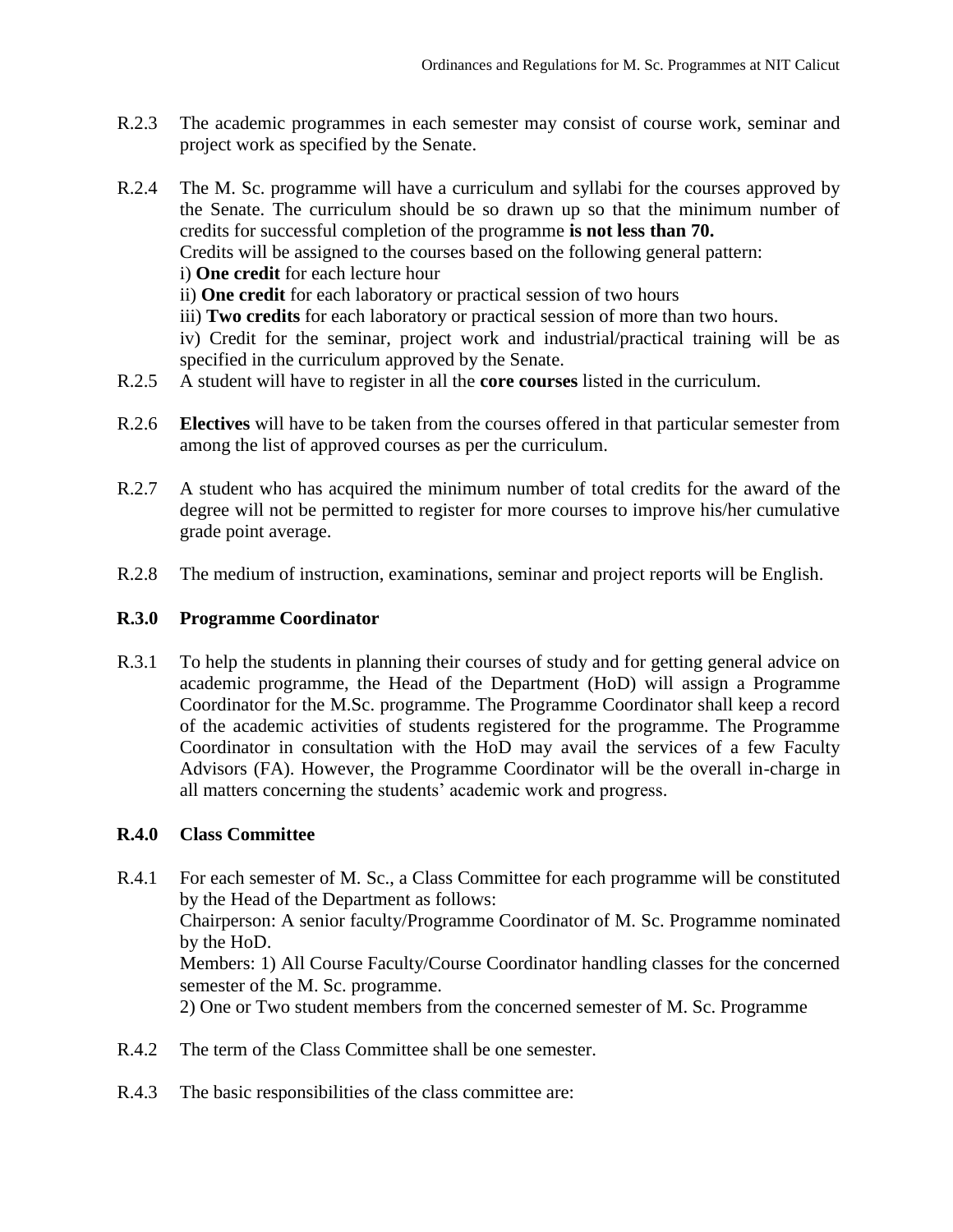a) To review periodically the progress of the classes, to discuss problems concerning curricula and syllabi and the conduct of the classes.

b) The type of assessment for the course will be decided by the teacher in consultation with the class committee and will be announced to the students at the beginning of the semester.

c) Each class committee will communicate its recommendations to the Head of the Department and the Dean (Academic).

d) The class committee without the student members will also be responsible for the finalization of the semester results.

R.4.4 The class committee is required to meet at least twice in a semester once at the beginning of the semester and another after the end-semester examination to finalize the grades. As per **R.4.3** it is desirable that the Class Committee may meet after the mandatory test series also for analyzing the performance of the students and to initiate steps to motivate academically weak students.

## **R.5.0 Registration and Enrolment**

- R.5.1 For each semester every student has to enroll and register for the courses he/she intends to undergo on a specified day notified to the student. The Programme Coordinator/Faculty Advisers will guide the students in the registration process.
- R.5.2 The Registration card will give details of the core and elective courses, project and seminar to be taken in a semester with the number of credits. The course category should be as approved by the Senate. The student should consult his/her Programme Coordinator/Faculty Advisor for the choice of courses. The registration card is then filled in triplicate and signed by the student and the Programme Coordinator (PC)/Faculty Adviser, of which one copy is to be submitted to the PC/FA and one copy is to be submitted to the academic section at the time of registration.
- R.5.3 A student has to pay the semester fee before the day of registration as per the schedule announced by the Dean (Academic).
- R.5.4 A student will become eligible for enrolment only if he/she satisfies **R.6.1** and in addition he/she has cleared all dues to the Institute, Hostel and the Library up to the end of the previous semester and also he/she is not debarred from enrolment by the competent authorities. If for any compelling reasons a student is unable to register on the day of registration then he/she can register on or before the late registration day specified in the academic calendar on payment of late registration fee together with the usual fees.
- R.5.5 **Withdrawal from a course registered** is permitted within **two weeks** from the date of commencement of the semester. Substitution by another course is not permitted. The number of courses remaining registered after withdrawal should enable the student to earn the credits required to continue the studies as indicated under **R.6.0.** Courses withdrawn will have to be taken when they are offered next, if they belong to the list of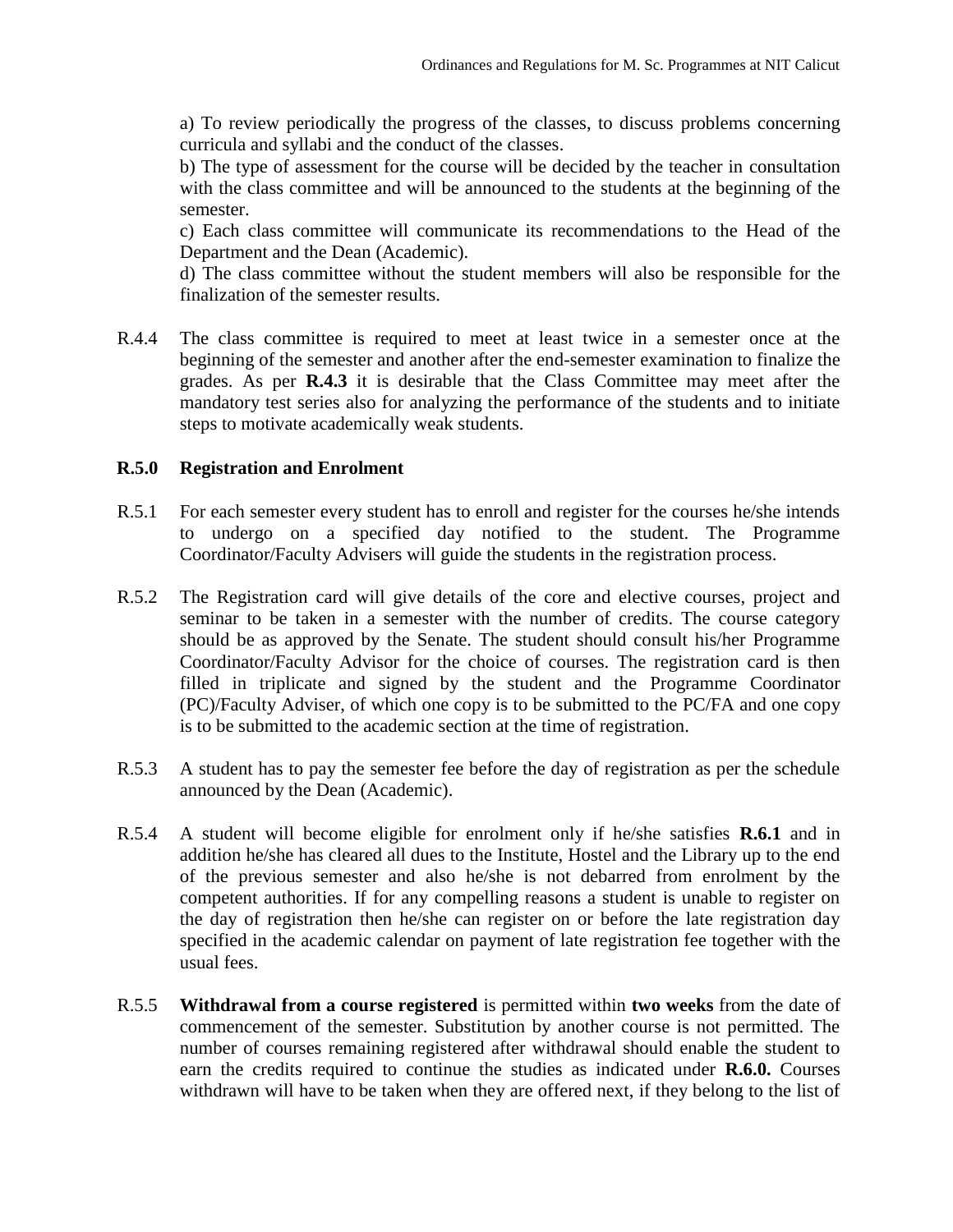core courses (compulsory courses).

R.5.6 The normal academic load of a student in a semester is 12 to 20 credits. Any load above 20 credits in a semester is regarded as over load. Any load below 12 credits, except in the final semester, is regarded as reduced load. In no case a student will be permitted to register for more than ten courses or more than seven courses of T (Theory) & C (Theory cum Practical) types or for more than 26 credits in a semester. The HoD shall communicate the details of students taking over load/reduced load to the Dean (Academic) within 3 weeks of commencement of the semester.

## **R.6.0 Minimum Requirement to Continue the Programme**

- R.6.1 A student should have earned not less than 20 successful credits and CGPA of 4.0 or above at the end of the second semester; **failing to satisfy this requirement, the student will have to leave the programme.**
- R.6.2 The above stipulation can be relaxed if the student is permitted by the Dean (Academic) to discontinue any semester temporarily on medical reasons, based on his/her request with the recommendation of HoD & DCC.

## **R.7.0 Maximum Duration of the Programme**

- R.7.1 A student is ordinarily expected to complete the M. Sc. programme in four semesters.
- R.7.2 The maximum duration within which the M. Sc. programme is to be completed is four years from the date of admission.

## **R.8.0 Temporary Discontinuation**

R.8.1 In extraordinary circumstances like medical grounds, a student may be permitted by the Dean (Academic) to withdraw from a semester completely. **Normally a student will be permitted to withdraw from the programme only for a maximum continuous period of two semesters.** Before joining back to the programme, the student should submit the fitness certificate from the doctor who treated him/her, with endorsement from the Institute Medical Officer.

## **R.9.0 Discontinuation from the Programme to take up a Job**

R.9.1 Students may be permitted to discontinue the programme and take up a job **provided they have completed all the course work and as per rules for the award of any financial support such as scholarship/stipend they are drawing from the Institute or any other agency**. If permitted, the project work can be done during a later period either in the organization where they work if it has R & D facility, or in the **Institute**. **Such students should complete the project within eight semesters from the date of admission to the programme**. Students desirous of discontinuing their programme at any stage with the intention of completing the project work at a later date should seek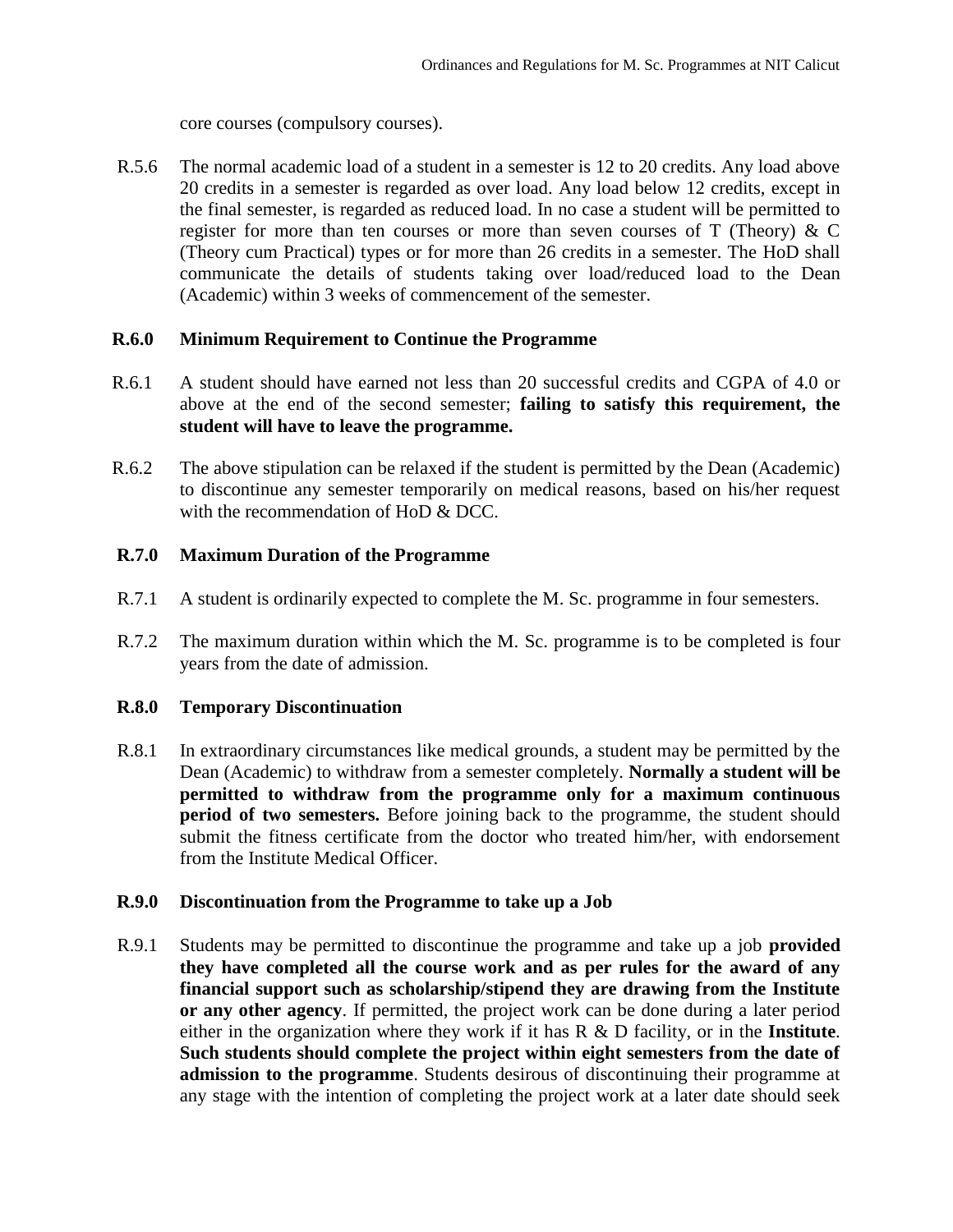and obtain the permission of the Dean (Academic) before doing so.

## **R.10.0 Project work in Industries/other Orgnisations**

R.10.1 Students after completion of the course work may be permitted to carry out their sixth semester project work in Industry/R&D Organizations of high repute. Those students who are planning to carry out the final project in reputed Industries/Organizations are permitted to credit the electives in the final semester in advance with the permission of PC/HoD.

#### **R.11.0 Discipline**

- R.11.1 Every student is required to observe disciplined and decorous behaviour both inside and outside the campus and should not indulge in any activity which will tend to bring down the prestige of the Institute.
- R.11.2 Any act of indiscipline or misbehaviour of a student reported to the Dean (Academic) shall be referred to a Discipline & Welfare Committee constituted by the Chairman, Senate. The Committee shall enquire into the charges and decide suitable punishment, if the charges are substantiated. The Committee will also authorize the Dean (Academic) to implement the decision.
- R.11.3 The punished students, if any, may appeal to the Chairman, Senate, whose decision shall be final and binding in all respects.
- R.11.4 Ragging of any nature is a criminal and non-bailable offence. Involvement in ragging shall lead to stringent punishment, including imprisonment as per the law of the land. A student, whose involvement in ragging is established, shall be summarily dismissed from the Institute. Each student of the Institute, along with his/her parent, is required to give an undertaking in this regard and the same is to be submitted at the time of registration.

## **R.12.0 Attendance**

R.12.1 Minimum attendance requirement for crediting a course shall be 80%. The percentage of attendance calculated on the last instructional day shall be indicated by a letter code as given below and shall be reported to the class committee.

## **Attendance mapped to Code**  90% and above: **H**

80% and above but less than 90%: **N** Less than 80%: **L**

The percentage of attendance shall be calculated for the classes conducted from the date of commencement of the classes in the semester as per the academic calendar. This is applicable in the case of late registrations also. In case of late admission of first semester students, it may be counted from the date of his/her admission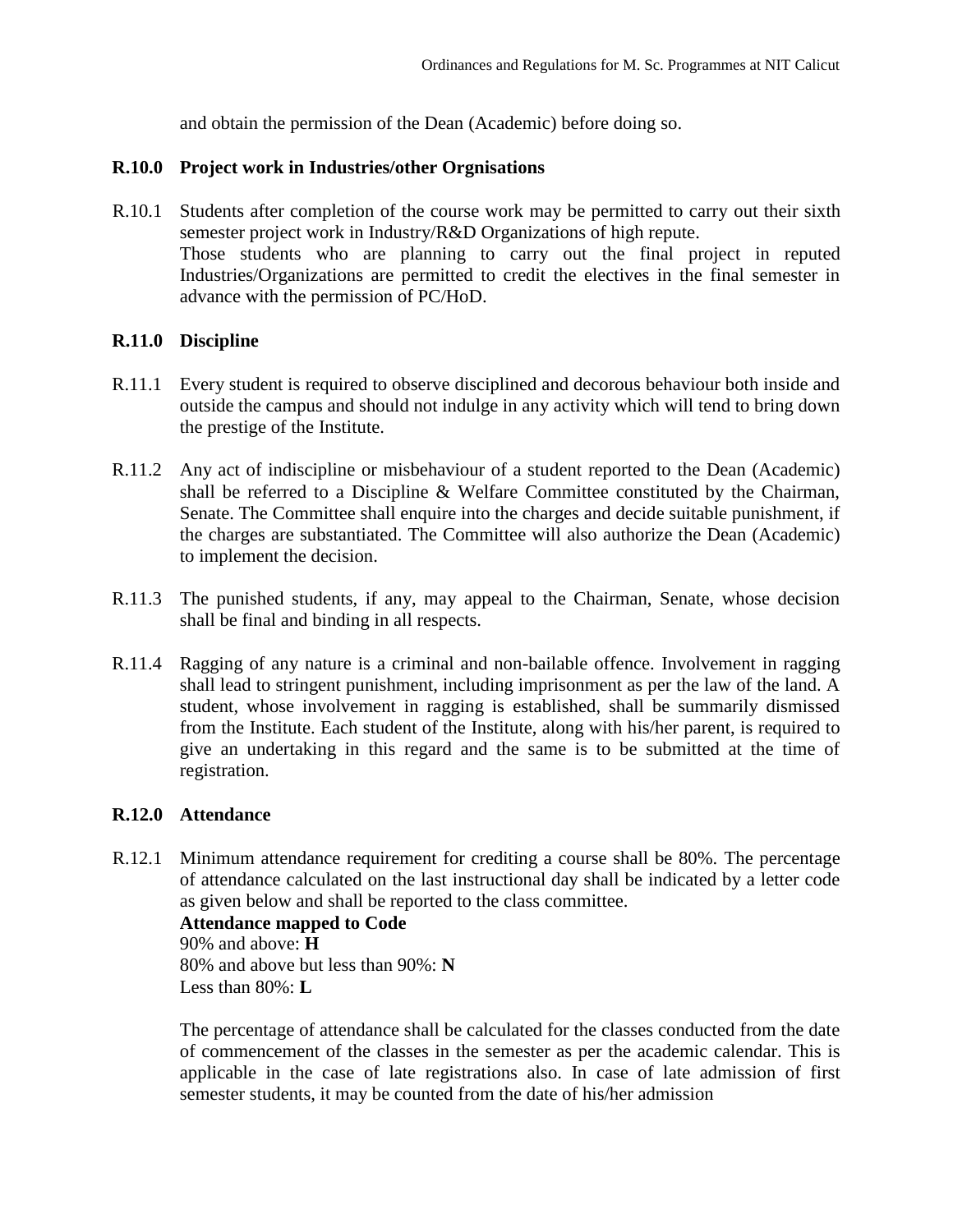- R.12.2 A student whose attendance is less than 80% for a course (L grade) is not eligible to appear for the end semester examination for that course, if he/she has not been sanctioned condonation of shortage of attendance as per rule **R.13.0.**
- R.12.3 The details of all students who have attendance less than 80% in a course (L grade) shall be announced by the course faculty on the last instructional day in the class. These details shall be sent to the concerned PC/HoD.

## **R.13.0 Leave**

R.13.1 Students must attend all the classes for the courses which are registered by him/her without fail. If a student cannot attend any of the classes due to sickness or any compelling reasons judged to be valid by the PC/HoD, same shall be informed to the course faculty and PC in advance, if possible or at the earliest. Student shall submit leave application with recommendations of PC to the HoD in advance, if possible or at the earliest.

If the number of days of absence due to medical reasons, as stated above, does not exceed **10 consecutive days**, application for medical leave, supported by medical certificate from a registered medical officer with the endorsement by the Institute Medical Officer, shall reach the HoD with recommendations from PC, within five instructional days after returning from leave or, on or before the last instructional day of the semester, whichever is earlier. Application for Medical Leave will be considered only in cases where the student is not in a position to attend any of the classes during the period mentioned in the Medical Certificate.

Medical Leave for a period of more than **10 consecutive days** shall be admissible only in the case of ill-health requiring hospitalisation/physical indisposition with inability to move, such that the student is not in a position to attend any of the classes during the period of Medical Leave applied for. In such cases, the application for Medical Leave should be accompanied by appropriate supporting documents (such as Discharge Summary/treatment records) in addition to the medical certificate obtained from a registered medical practitioner. All the supporting documents and medical certificate are to be endorsed by the Institute Medical Officer. The application for Medical Leave, along with the above documents, should be submitted to the Dean (Academic) with recommendation from the PC and HoD. Decision on granting the Medical Leave will be taken by a sub-committee constituted by the Dean (Academic).

The students who are granted Medical Leave for more than **10 days consecutively** shall produce Medical Fitness Certificate after returning from leave, for continuing the programme.

- R.13.2 Those students having overall attendance of less than 80% (L grade) but having 80% or more attendance for the period other than their Medical Leave, as stated in **R.13.1**, may be considered for condonation of shortage of attendance subject to the following conditions:
	- (i) The overall attendance in the course including the period of illness should not fall below 50%.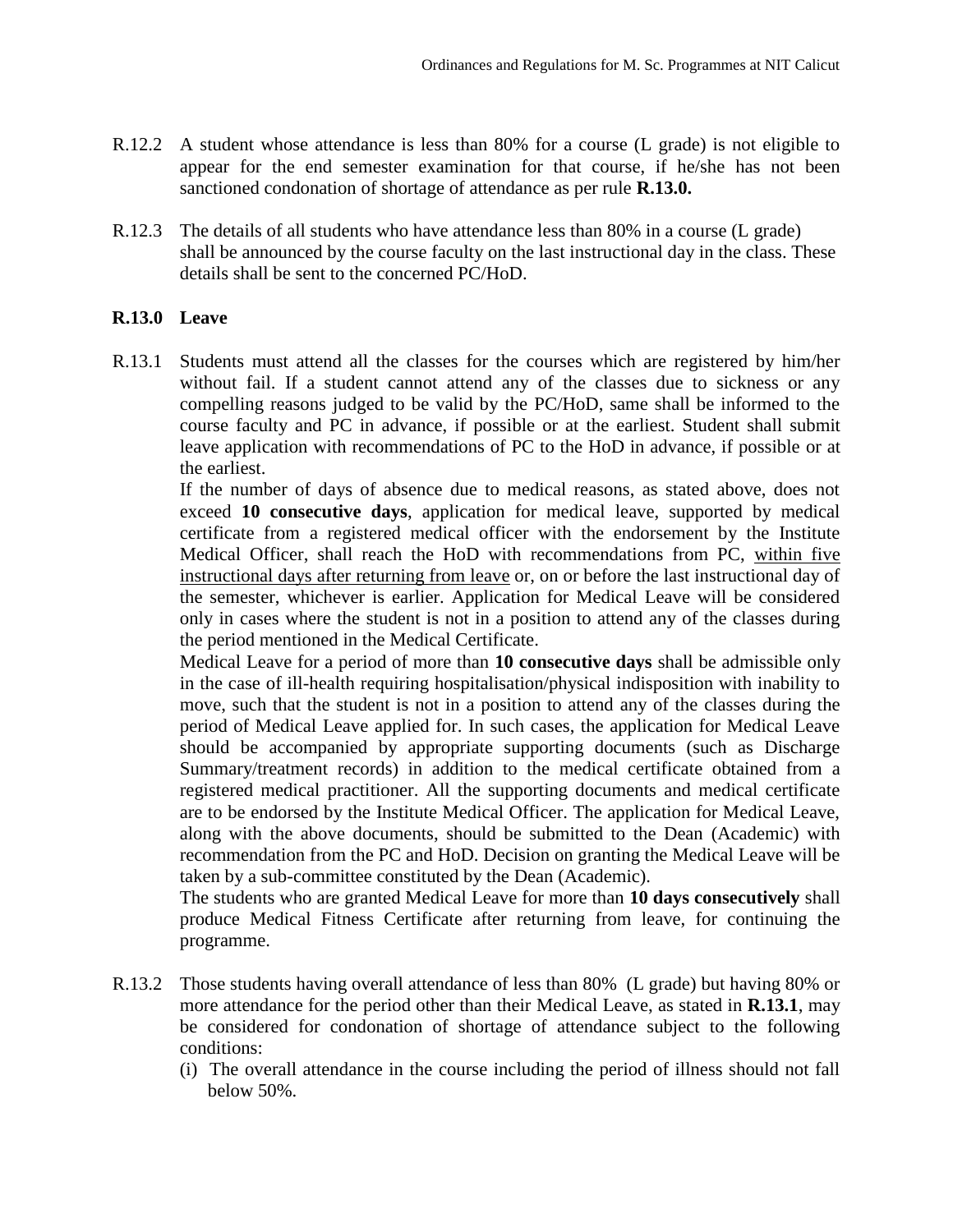(ii) Medical Leave should have been granted by the competent authority, in response to the application for Medical Leave submitted within the stipulated time (within five instructional days after returning from leave or, on or before the last instructional day of the semester, whichever is earlier), as stated in **R.13.1**.

Application for condonation recommended by the Programme Coordinator and concerned faculty is to be submitted to the HoD on or before the last instructional day of the semester/or on a date indicated by the department. The application for condonation should be accompanied by the proof of approval of the Medical Leave by the competent authority, obtained within the stipulated time (as stated in **R.13.1**). The HoD, depending on the merit of the case, may permit the student to appear for the end semester examination. List of such students permitted to appear for the end semester examination will be published in the department. The details of approval of condonation will be intimated to PC, Course Faculty, Faculty in charge of Examinations and Dean (Academic). All the related records shall be kept with concerned PC in the department. *A student shall be eligible for this concession only once during the entire degree programme***.**

- R.13.3 Students Students are expected to attend all the classes of theory and practical/drawing/seminar courses. As an incentive to those students who participate in extra-curricular activities such as Tathva and Ragam/Cultural events inside or outside institute and those who represent the Institute in sports & games, cultural/technical events or festivals outside the Institute, and those attended in the Institute placement process, a relaxation of up to 5% attendance shall be given, subject to the condition that these students get prior approval from the following officials:
	- 1. Tathva: Faculty Convener, Tathva
	- 2. Ragam/Cultural events or festivals inside/outside the Institute): Faculty Convener, Ragam/Dean (Students Welfare)
	- 3. Presenting Technical Papers/Attending Technical Conferences/Workshops: Programme Coordinator/HoD concerned
	- 4. Sports & Games (inside or outside the Institute: Faculty in charge of the concerned event (Faculty in charge of Physical Education)
	- 5. Placement/Internship selection process in the Institute through Training & Placement: Professor (T & P)

All students participating in extra-curricular activities (mentioned above) are advised to get approval for their duty period from the concerned officials, prior to the programme or event. Students participating/attending in the above are advised to collect the duty/attendance certificates (if any) from the above appropriate authority immediately after the activity/programme.

The students who wish to apply for condonation due to loss of class by participating in extra-curricular activities are required to fill up the necessary form and get it signed by the above appropriate authority. All such applications recommended by the concerned PC shall be submitted to HoD on or before the last day for the application for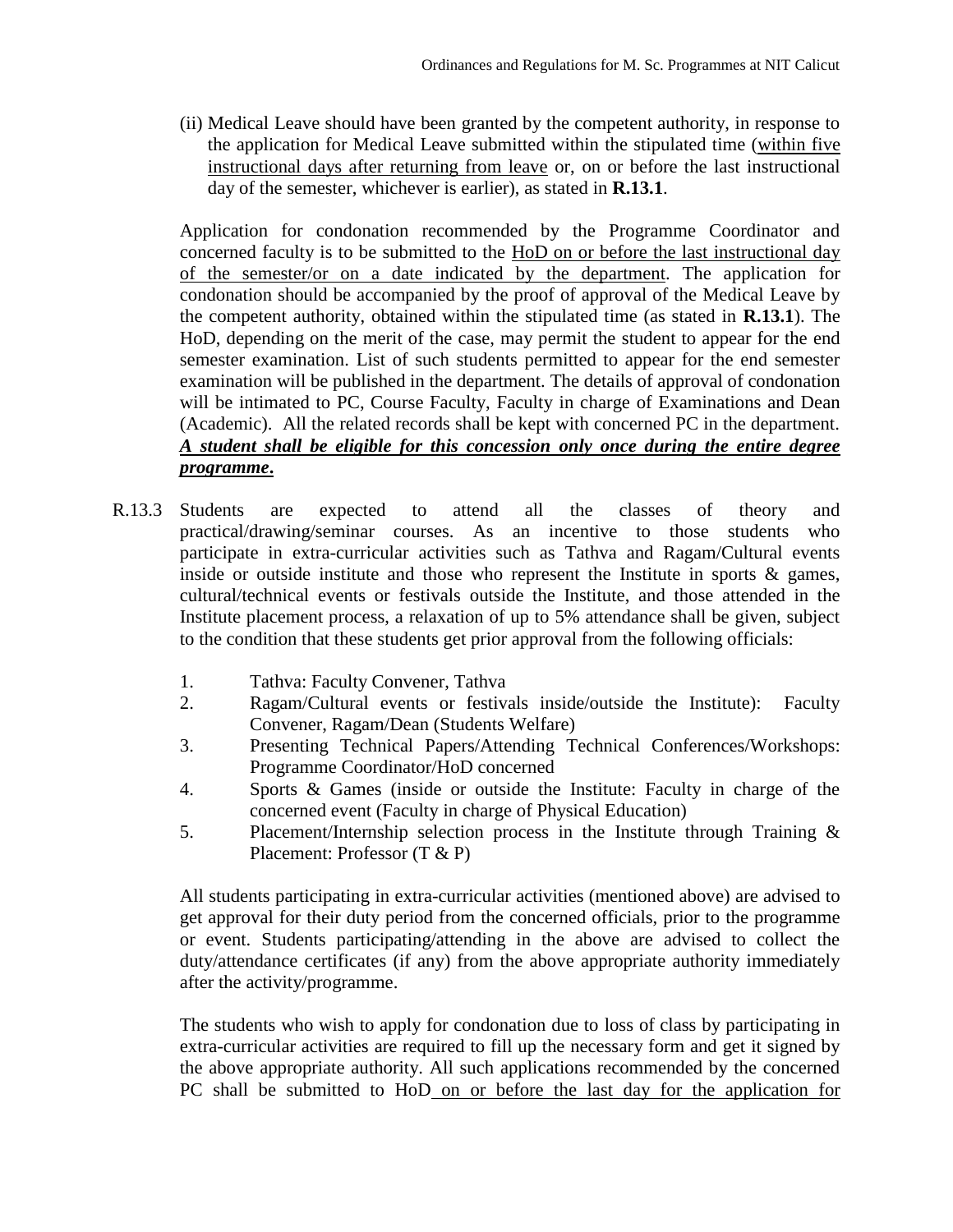condonation in the semester as per the academic calendar or on a date indicated by the Department for the same, whichever is later. The HoD, depending on the merit of the case may permit the student to appear for the end semester examination. List of such students permitted to appear for the end semester examination will be published in the department (by HoD) with details to PC, Course Faculty and Faculty in charge of Examinations. All the records shall be kept with PC in the department.

R.13.4 Those students who have attendance less than 50% in any course are not eligible for condonation on any grounds and hence not eligible for appearing for the end semester examination of the course.

## **R.14.0 Assessment Procedure**

R.14.1 The Senate shall decide the assessment procedure from time to time. It shall be based on the system of tests/assignments/tutorials/presentations/course projects/reports etc. and end semester examinations in each course in each semester.

## **R.15.0 System of Tests/Assignments/Tutorials**

- R.15.1 For Lecture/Lecture and Tutorial based subjects at least two interim assessments will be made during the semester. The interim assessment may be in the form of periodical tests, assignments or a combination of both, whichever suits the subject best. The assessment details as decided at the class committee will be announced to the students in the beginning of the semester by the course faculty.
- R.15.2 For theory courses the total weightage for the interim assessments (interim tests, assignments, tutorials etc.) shall not exceed 60%. The weightage for assignments, tutorials etc. shall not exceed 20%.
- R.15.3 For laboratory courses and seminars the assessment policy will be decided by the DCC.

## **R.16.0 End Semester Examinations**

- R.16.1 There will be one end semester examination of 3 hours duration in each lecture based course. In the case of laboratory based courses a final examination may or may not be conducted. In the case of projects, a viva-voce examination will be conducted at the completion of the project work.
- R.16.2 For theory courses the weight for the End Semester Examination shall not exceed 60%.

#### R.17.0 **Weights for Assessment Components**

R.17.1 For all lecture courses and for all courses where lecture clubbed either with practical or drawing or projects etc., the end semester examination shall carry appropriate weightage (normally between 40-60%) as per the curriculum. The remaining weight is for other components like tests/assignments/tutorials/course projects etc. For courses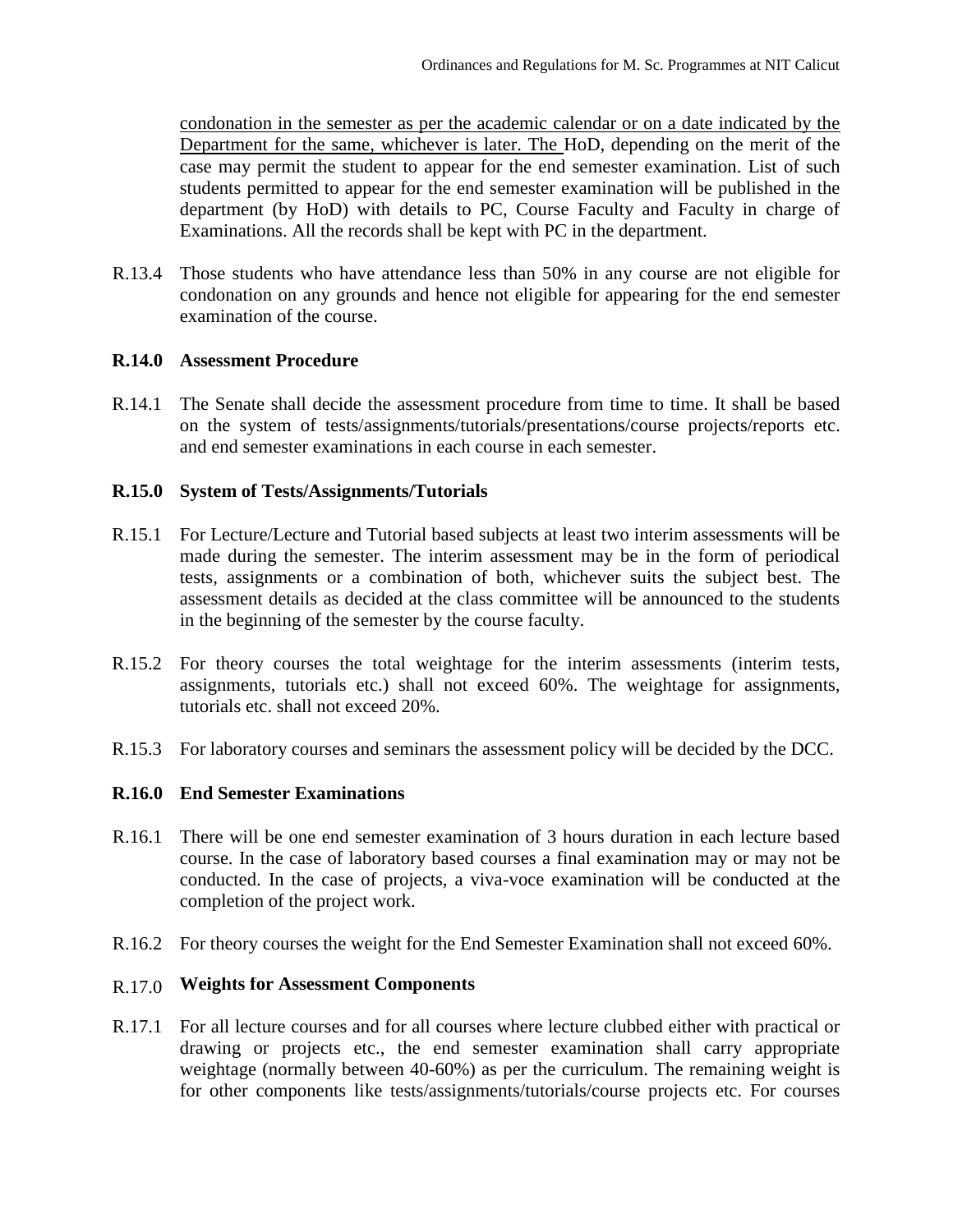where the lectures are clubbed either with practical or drawing or projects etc. assessment procedure shall be a properly weighted combination of those for lecture and those for practical or drawing or project components etc., and shall be decided by the course faculty in consultation with the Class Committee.

If end semester examination is planned for a laboratory/practical/drawing course, it shall be conducted before the last instructional day and the weightage for it should not exceed 40%.

## **R.18.0 Project Evaluation**

- R.18.1 There will be two presentations on the project work during the fourth semester to evaluate the progress of the work. The total weight for interim assessment shall not exceed 70%. At the end of the semester, students shall present his/her thesis work before an evaluation committee constituted by the HoD, which will evaluate the work and decide whether the student may be allowed to submit the thesis or whether he/she needs to carry out additional work. This shall be an open presentation. A committee consisting of Programme Coordinator or his/her nominee (as Chairman), the Guide (as Internal Examiner) and an External Examiner (from another department of the Institute or from another reputed institution) shall conduct the final viva-voce examination. In case the thesis is not accepted the candidate shall be allowed to carry out additional work and resubmit after a period of not less than three months decided by the evaluation committee. If the thesis is not accepted again the matter will be referred to the senate and the senate can allow one more chance for submission of thesis if considered necessary.
- R.18.2 Final evaluation of project work will be taken up only after the student completes all the core as well as elective course requirements satisfactorily.
- R.18.3 For the accepted thesis, letter grades shall be allotted by the evaluation committee based on the total marks obtained by the student. The grades allotted for the thesis/project will be counted for calculation of CGPA (as per **R.24.0**) and for the Class awarded for M. Sc. Degree as per **R.27.0** Class/Division.
- R.18.4 The project work/thesis will be considered for awarding Grade 'S' only if a paper, based on the project work is published/accepted for presentation at least in a Scopus indexed conference or a software copyright is granted.

## **R.19.0 Make-up Examination**

- R.19.1 Students who miss any of the mid-term tests or end-semester examination due to illhealth requiring hospitalization/physical indisposition with inability to move or any other compelling reason judged to be valid by the PC/HoD, are eligible for a make-up examination.
- R.19.2 Those who miss test(s) and/or end semester examinations shall apply to the concerned HoD through PC **within five instructional/working days** after the missed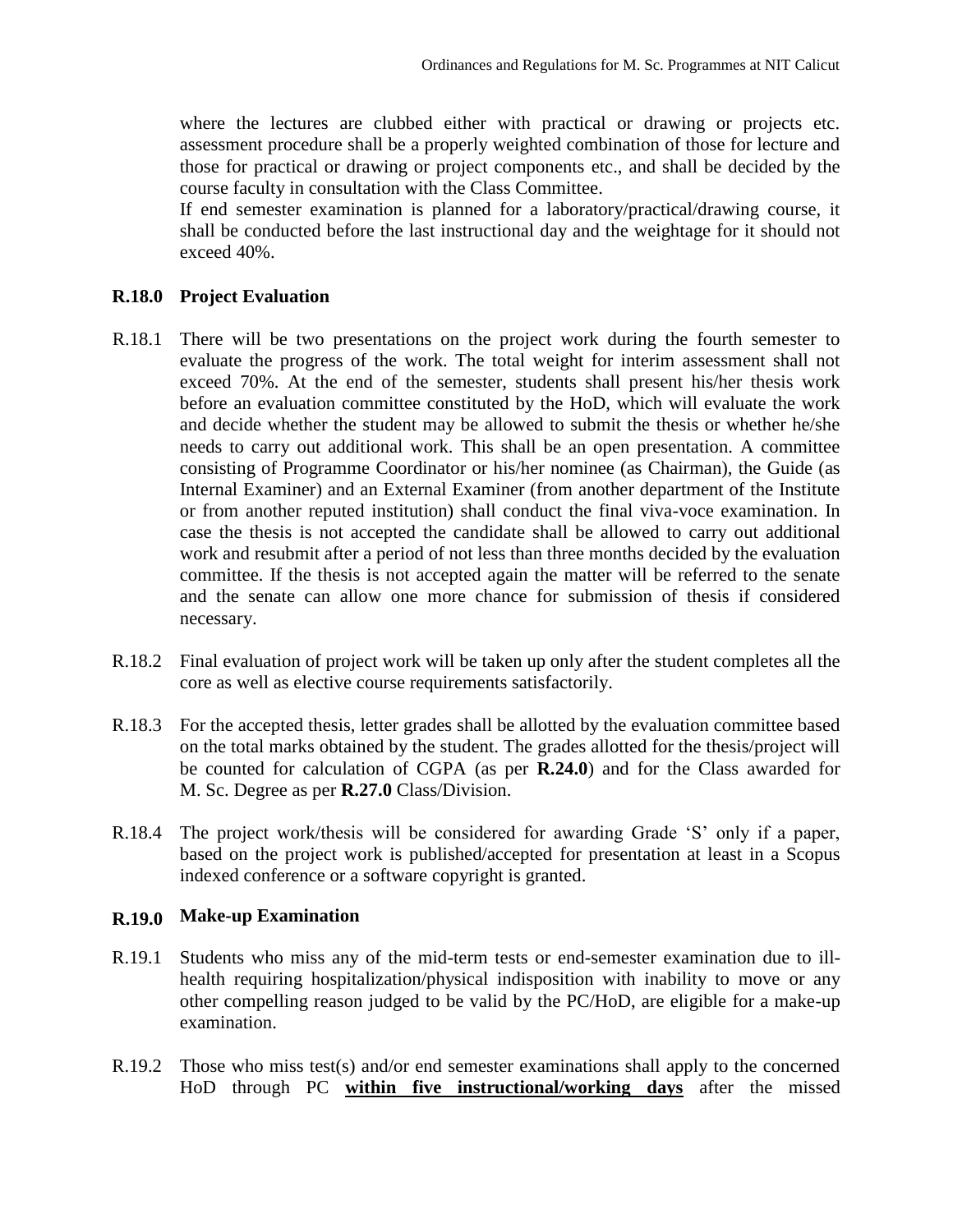test/examination or before the prescribed date indicated in the academic calendar whichever is earlier, giving the reasons/proofs for the absence. Applications received after this period will not be entertained. Students residing in the hostels should produce a medical certificate (as the proof for absence) issued by the Institute Medical Officer certifying that he/she was admitted to hospital during the period of examination or he/she was not in a condition to write the examination. Requirement of hospitalized treatment is not applicable in the case of contagious disease like chicken pox.

Students residing outside the campus must produce a medical certificate (as the proof for absence) from a Registered Medical Practitioner certifying that he/she was admitted to hospital during the period of examination or he/she was not in a condition to write the examination, and the same should be duly endorsed by the Institute Medical Officer. All applications for make-up examinations when approved by the concerned HoD shall be given to the PC. The PC shall inform the same to the course faculty concerned. The list of students permitted to appear for the make-up examinations of mid-term tests and end-semester examination shall be published in the department.

- R.19.3 Make-up examinations shall be conducted by the course faculty concerned during appropriate slots as per the schedule published in the academic calendar. Record of the corrected marks shall be kept by the concerned faculty, with appropriate entries in the institute DSS. The same shall be informed to the PC.
- R.19.4 Students who miss the end semester examination and one or more tests shall be permitted to write one make-up examination only, and no marks shall be separately awarded for the missed tests.

Those who miss the test(s) shall appear for make-up examination along with make-up examination of end semester examination and answer the relevant portions of the question paper with appropriate weight as attached to the test(s) based on the instruction from course faculty.

R.19.5 A student who misses the make-up examination will not normally be given another make-up examination. However, in exceptional cases of prolonged illness resulting in the student missing a make-up examination, Dean (Academic) as the nominee of the Chairman of the Senate, may permit the student to appear for a second make-up examination based on the request from the student (enclosing proof for the reasons for missing the make-up) with appropriate recommendations from the PC/HoD.

## **R.20.0 Method of Awarding Grades**

R.20.1 **Letter Grades:** The weighted total marks secured by the candidate in each course will be converted in to letter grades. The letter grades and the respective grade points are given in the following table**:**

| l Letter Grade |  |  |  |  |  |
|----------------|--|--|--|--|--|
| l Grade Point  |  |  |  |  |  |

A candidate who has registered for a course, but was not permitted to appear for the end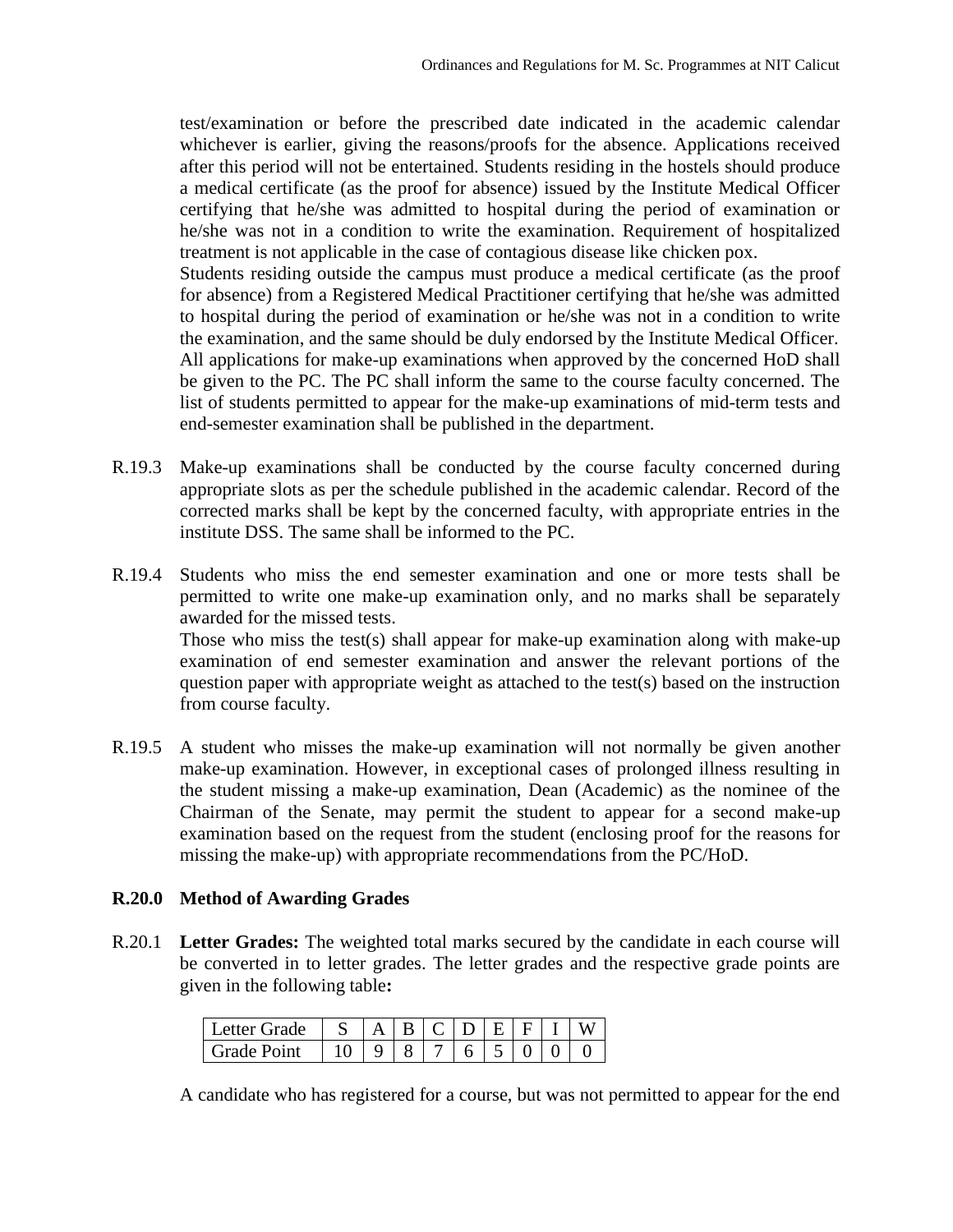semester examination due to reasons including the shortage of attendance will be awarded W grade with grade point 0 for the course. A candidate whose result on any course is pending decision by appropriate body will be awarded I grade for such courses. All I Grades will be converted to actual grades, normally within a week after publication of results of the regular end semester examination. Any I grade which is not converted to regular grade within the stipulated time will be treated as F grade.

R.20.2 A student is deemed to have completed a subject successfully and earned the credit if he/she secures any letter grade other than F, W or I. A letter grade F in any course implies failure in that subject. A subject successfully completed cannot be repeated.

## **R.21.0 Declaration of Results**

R.21.1 After the valuation of end semester examination, two copies of the results sheets of the respective course containing the marks scored, proposed grade and attendance code shall be submitted by the Course Faculty to the Class Committee Chairperson for conducting the class committee to finalize the grades. This shall include results of all make-up examinations.

A Class Committee without the student members shall be convened on a convenient date before the date of declaration of results as per the approved academic calendar. The letter grades to be awarded to the students for different courses shall be verified and finalized at the meeting. Chairperson of the Class Committee shall submit the final results to the HoD for forwarding to the Dean (Academic).

## **R.22.0 Re-evaluation of Answer Sheets**

R.22.1 **Re-examination of answer sheets prior to re-evaluation: a)** In case any student needs clarification on his/her grade or wishes his/her answer sheets of end semester examinations of any courses other than projects, laboratory, design/studio/thesis and seminars, to be re-examined, he/she can contact the course faculty concerned within five working days on publication of results or within five working days after the commencement of the immediately succeeding semester, whichever is later. The student shall have access to his/her answer paper(s) in the end semester examination which may be shown to him/her by the faculty concerned. If the faculty feels that the case is genuine, he/she may reexamine the case and forward a revised grade, if any, to the Dean (Academic) through the Chairperson of the Class Committee with proper justification for the revision on intimation to the concerned HoD.

**b)** If a student feels that he/she has grievance which is not genuinely sorted out with the course faculty, he/she may represent the matter to the concerned HoD (Head of the Department to which the course faculty belongs) though his/her PC/HoD (Head of the Department to which the student belongs) within five working days on publication of results or within five working days after the commencement of the immediately succeeding semester, whichever is later. The HoD shall examine the case, take suitable decision and communicate the same to the student in writing. (If the concerned faculty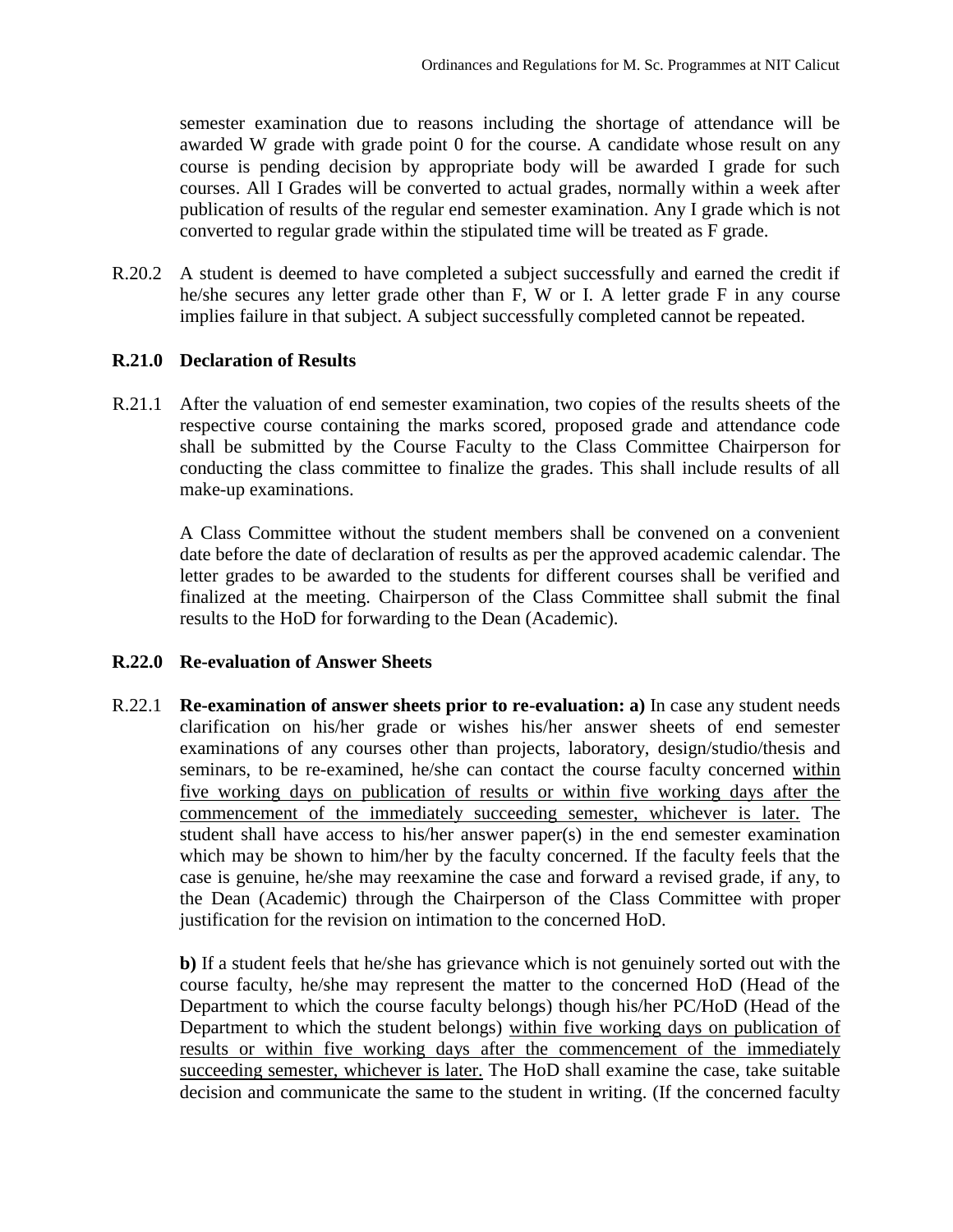is the HoD, then HoD may refer the matter to one of the senior faculty members of the department). Revised result, if any, shall be sent to the Dean (Academic) through the Chairperson of the Class Committee with proper justification for the revision on intimation to the concerned HoD.

R.22.2 **Re-evaluation of Answer Sheets: a**) If the student is not satisfied with the decision of the HoD, he/she may appeal to the Dean (Academic) through PC and HoD, within ten working days on receipt of the communication from the HoD, for the re-evaluation of the answer papers. The student has to make necessary payment for the re-evaluation and attach receipt along with application. Dean (Academic) may arrange for the reevaluation of the answer papers in deserving cases through another faculty (from a panel of minimum 2 (Two) examiners proposed by the HoD) within the Institute. Once the re-evaluation of answer sheets is completed, the result shall be intimated by the faculty who re-examined the answer sheets to Dean (Academic) through the HoD. For all such cases, the results obtained for the re-evaluation will replace the earlier results, only if the increase is more than 5% of the maximum marks.

**b)** Requests received from the student within the stipulated time limits only shall be processed.

**c)** The decision of the Chairman, Senate will be final and binding for all the clauses above.

## **R.23.0 Repetition of a Course**

- R.23.1 A student securing 'F' or 'W' grade in any subject has to repeat it compulsorily when offered next, if the subject is listed as a core subject.
- R.23.2 If it is an elective subject, the student has option either to repeat it in order to get a successful grade or take another elective course.

## **R.24.0 Grade Point Average**

R.24.1 The Grade Point Average (*GPA*) will be calculated by the formula.

$$
SGPA = \frac{\sum (C \times GP)}{\sum C}
$$

where  $C =$  credit for the course,  $GP =$  the grade point obtained for the course and the sum is over all the courses taken in that semester, including those in which the student has secured F and W grades.

For the Cumulative Grade Point Average (CGPA) a similar formula is used except that the sum is over all the courses taken in all the semesters completed up to the point in time, including those in which the student has secured  $F \& W$  grades.

## **R.25.0 Conversion of CGPA to Percentage Marks**

R.25.1 The CGPA can be converted to percentage of marks as follows: